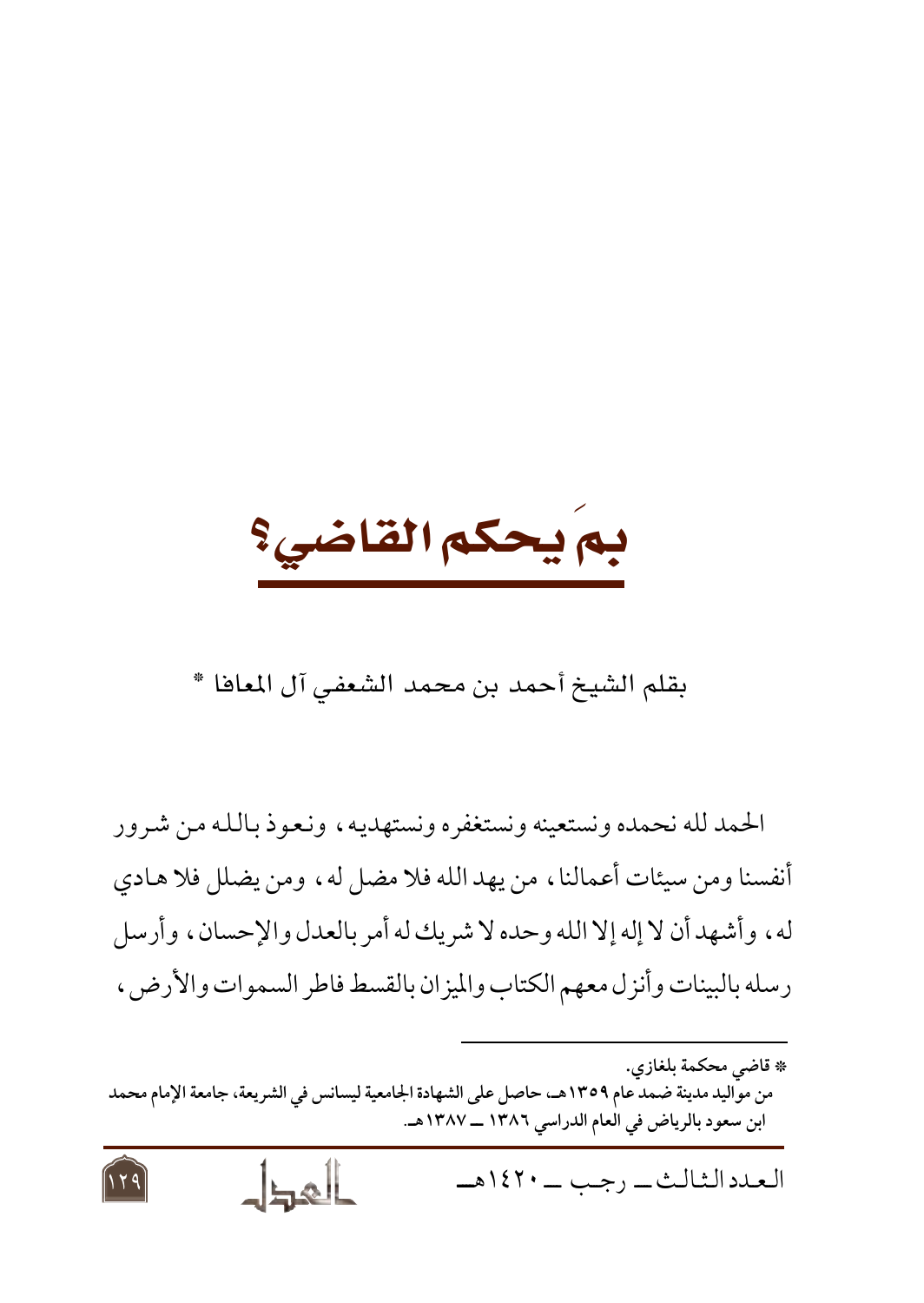بم يحكم القاضي

وجعل الظلمات والنور القائل سبحانه وتعالىي : ﴿ فَلا وَرَبِّكَ لا يُؤْمِنُونَ حَتَّىٓ يُحَكّمُوكَ فيمَا شَجَرَ بَيْنَهُمْ ﴾ وأشهد أن محمداً عبده ورسوله خير من حكم فعدل صلى الله عليه وسلم .

أما ىعد :

فإن العدل له قيمة إسلامية عليا ، به تحفظ الحقوق وتصان الأعر اض وتحقن الدماء، ولا يتحقق العدل إلا إذا كانت الأحكام موافقة لما جاء في الكتاب والسنة والإجماع والقياس، ولا يحصل ذلك إلا بالاجتهاد، وبذل غاية الجهد في الوصول إلى الحق في القضية لحديث: «إذا حكم الحاكم فاجتهد ثم أصاب فله أجران . . » أي إذا أراد الحكم فاجتهد قبل الحكم ، «وإذا حكم فاجتهد ثم أخطأ، فله أجر » (متفق عليه) أي إذا أراد الحكم فاجتهد ثم حكم فأخطأ فله أجرٍ ، فهذا الحديث يدل على ضرورة الاجتهاد والبحث في القضية عما هو الحق والصواب الموافق للكتاب والسنة والإجماع والقياس، ويدل الحديث أيضاً أن الحق في كل قضية واحد معين قد يصيبه من اجتهد وتتبع الأدلة ووفقه الله، ويكون له أجران : أجر الاجتهاد، وأجر الإصابة، ومن اجتهد فأخطأ فله أجر الاجتهاد وسقط عنه حكم الخطأ، ويدل أيضاً على اشتراط أن يكون الحاكم مجتهدا، وهو المتمكن من أخذ الأحكام من الأدلة الشــرعية، لأن النبي ﷺ لما بعث معاذاً قاضياً إلى اليمن قال : بمَ تحكم؟ قال : بكتاب الله،

العدد الشالث \_ , جب \_ ١٤٢٠هـ  $14.$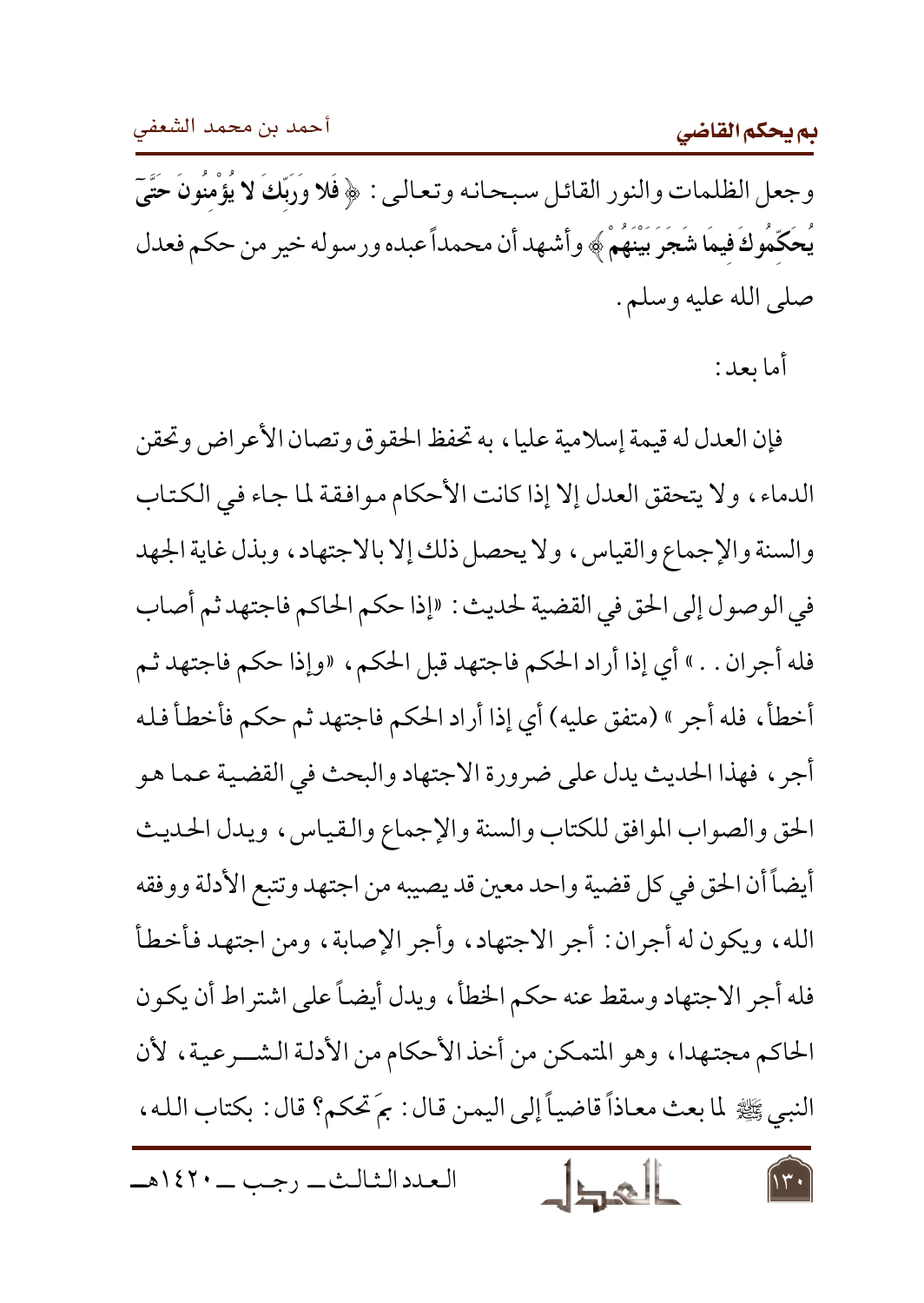قال : فإن لم تجد؟ قال : بسنة رسول الله ، قال : فإن لم تجد؟ قال : اجتهد رأيي قال : الحمد لله الذي وفق رسول رسول الله لما يرضى رسول الله ، والمجتهد من جمع خمسة علوم؛ الكتاب والسنة، والإجماع، واللغة، والقياس.

ومن أدلة التشريع الاستحسان، وهو ترجيح دليل على دليل يعارضه بمرجح معتبر شرعاً والأصل فيه قوله تعالى: ﴿ الَّذينَ يَسْتَمعُونَ الْقَوْلَ فَيَتَّبِعُونَ أَحْسَنَهُ ﴾ وقوله تعالى : ﴿ وَأَمُرْ قَوْمَكَ يَأْخُذُوا بِأَحْسَنِهَا ﴾ ومن السنة ما روى الإمام أحمد عن ابن مسعود رضي الله عنه قال : ما رأه المسلمون حسناً فهو عند الله حسن ، ومن أدلة التشريع الاستصلاح وهو المنفعة التي قصدها الشارع الكريم لعباده من المحافظة على الضروريات الخمس، وهي : الدين، والنفس، والعقل، والنسل، والمال، والمصلحة تقضي بالمحافظة على هذه الأصول الخمسة وكل ما يفوّت هذه الأصول فهو مفسدة .

ومن أدلة التشريع أيضاً الاستصحاب وهو في اصطلاح الأصوليين استبقاء الحكم الذي ثبت بدليل في الماضي قائماً في الحال حتى يوجد دليل يقيده .

وبهذا يتضح أن أدلة التشريع الكتاب، والسنة، والإجماع، والقياس، والاستحسان، والاستصلاح، والاستصحاب، وألحق بعضهم العرف وشرع من قبلنا، ومذهب الصحابة، فالثلاثة الأولى وهي الكتاب والسنة والإجماع مجمع على الاحتجاج بها، أما الأخرى فمختلف بين العلماء في الاحتجاج العدد الشالث \_ , جب \_ ١٤٢٠هـ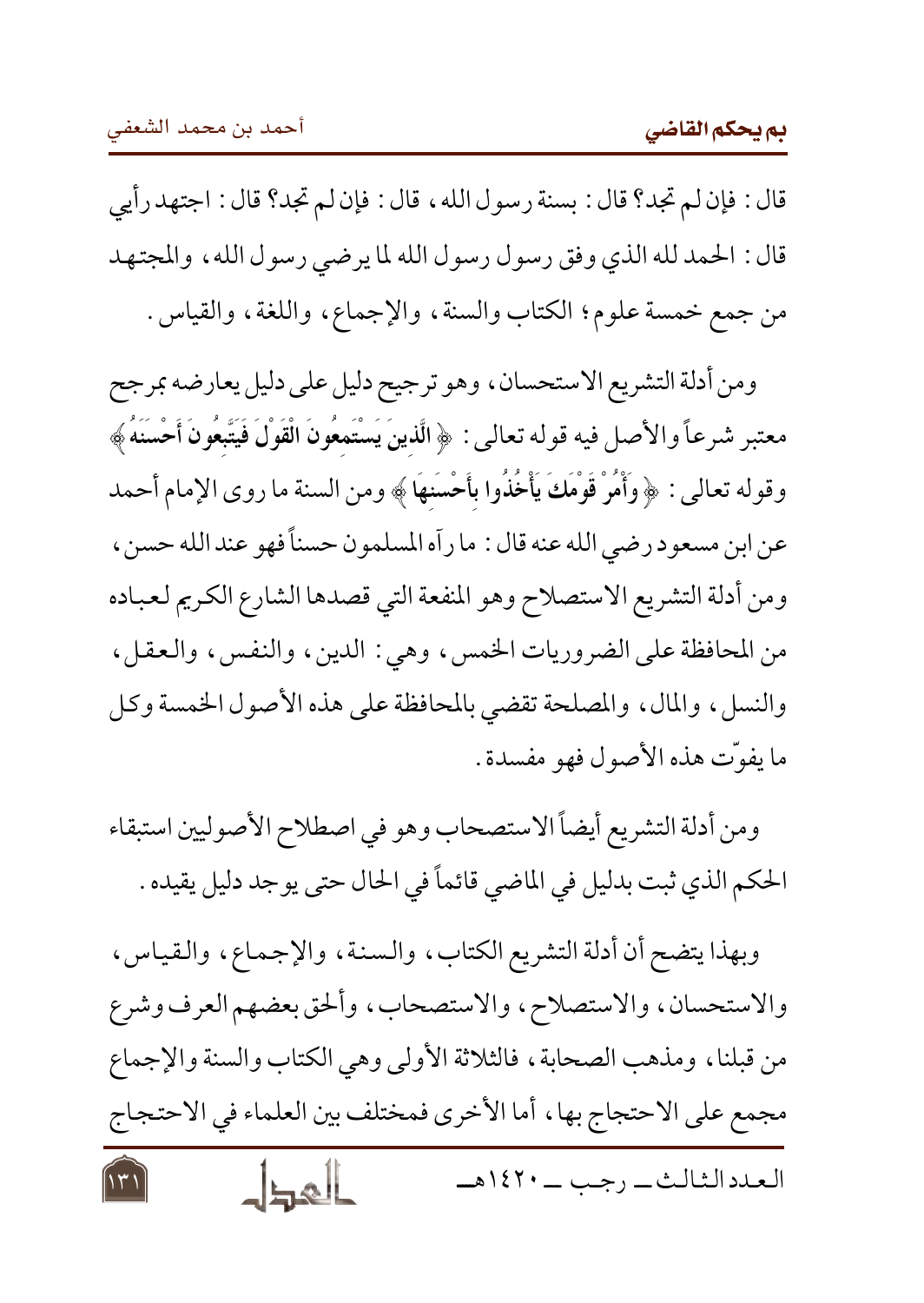أحمد بن محمد الشعفي

بم يحكم القاضي

بها، والصحيح أنها من أدلة التشريع التي يحتج بها للأحكام الشرعية، ولولا خوف الإطالة لذكرت أدلة الاحتجاج بها.

قال ابن قدامة ـ رحمه الله ـ في المغني : أما الكتاب فيحتاج أن يعرف منه عشرة أشياء الخاص والعام، والمطلق والمقيد، والمحكم والمتشابه، والمجمل والمفسر ، والناسخ والمنسوخ ، في الأيات المتعلقة بالأحكام، ولا يلزمه معرفة سائر أحكام القرآن، وأما السنة فيحتاج معرفة ما يتعلق منها بالأحكام دون سائر الأخبار في ذكر الجنة والنار والرقائق، ويحتاج أن يعرف منها ما يعرف في الكتاب ويزيد معرفة التواتر والأحاد والمرسل والمتصل والمسند والمنقطع والصحيح والضعيف، ويحتاج إلى معرفة ما أجمع عليه، وما اختلف فيه ومعرفة القياس؛ وهو طريق استنباط الحكم من الكتاب والسنة إذا لـم تجده صريحاً في نص كتاب أو سنة أو إجماع إذا استوى الفرع والأصل في العلة المستنبطة من حكم الأصل ومعرفة شروطه وأنواعه وكيفية استنباط الأحكام ومعرفة لسان العرب فيما يتعلق بما ذكرنا ليعرف به استنباط الأحكام في أصناف علوم الكتاب والسنة، وقد نص الإمام أحمد على اشتراط ذلك للفتيا والحكم في معناه إلى أن قال وليس من شروطه أن يكون محيطاً بهذه العلوم إحاطة تجمع أقصاها ، وإنما يحتاج إلى أن يعرف من ذلك ما يتعلق بالأحكام في الكتاب والسنة ولسان العرب، ولا أن يحيط بجميع الأخبار الواردة في هذا، فقد كان أبو بكر الصديق رضي الله عنه وعمر بن الخطاب رضي الله عنه خليفتا رسول

العدد الشالث \_ , جب \_ ١٤٢٠هـ

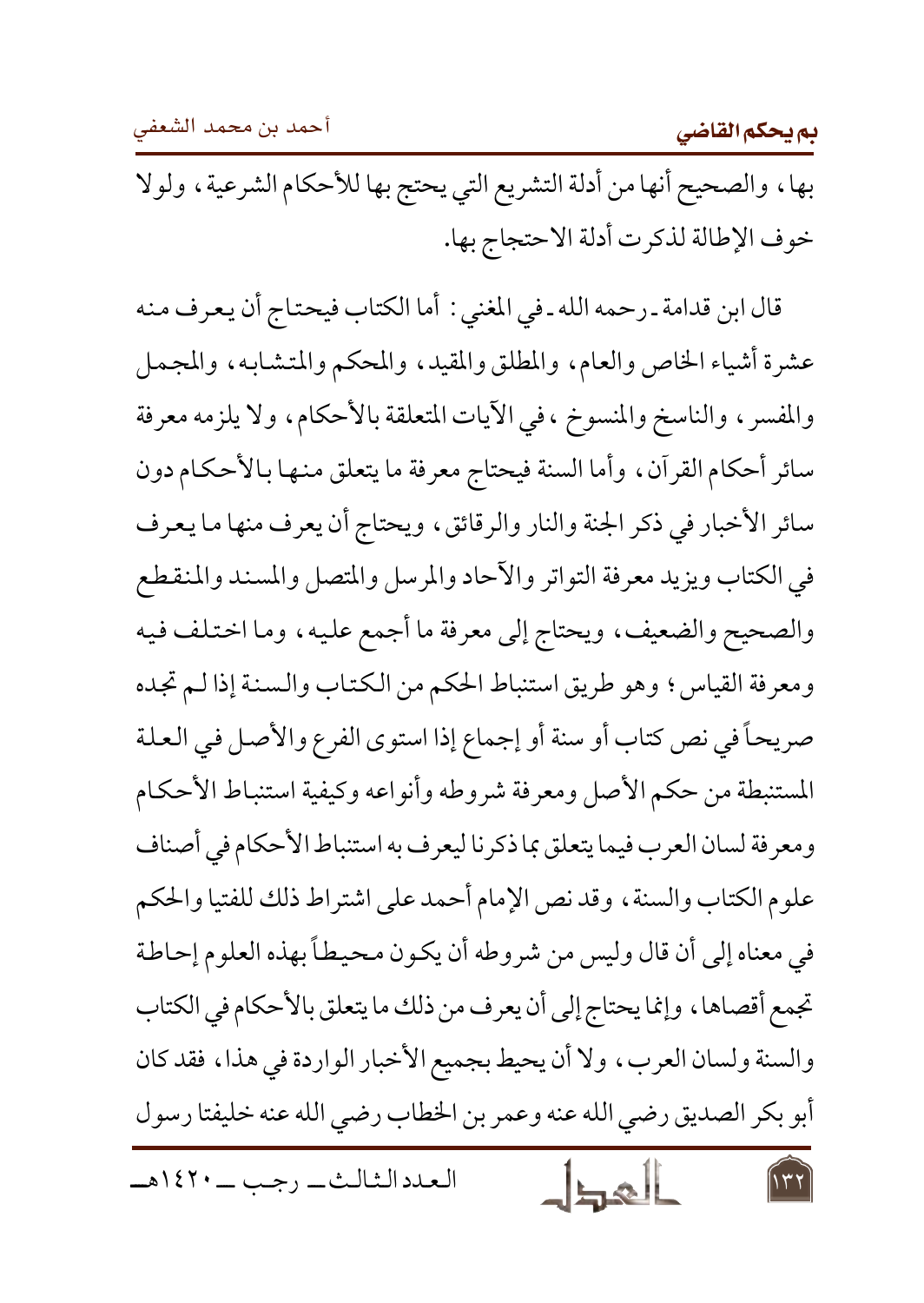الله ﷺ ووزيراه وخير الناس بعده في حال إمامتهما يسألان عن الحكم فلا يعرفان ما فيه في السنة ، فيسألان الناس فيخبران ، فقد سئل أبو بكر عن ميراث الجدة فقال : ما لك في كتاب الله شيء ولا أعلم لك في سنة رسول الله صلى الله عليه وسلم شيئاً ولكن ارجعي حتى أسأل الناس، ثم قام فقال : أنشد الله من يعلم قضاء رسول الله صلى الله عليه وسلم في الجدة فقام المغيرة بن شعبة فقال : أشهد أن رسول ﷺ أعطاها السدس وسئل عمر عن املاص المرأة فأخبره المغيرة بن شعبة أن النبي ﷺ قضي فيه بغرة عبد أو أمة ولا يشترط معرفة المسائل التبي فرَّعها المجتهدون في كتبهم إلى أن قال ابن قدامة : وليس من شرط الاجتهاد في مسألة أن يكون مجتهداً في كل المسائل ، بل من عرف أدلة مسألة أمر ما يتعلق بها فهو مجتهد فيها وإن جهل غيرها كمن يعرف الفرائض وأصولها ليس من شرط اجتهاده فيها معرفته بالبيع، ولذلك ما من إمام إلا وقد توقف في مسائل، وقيل من يجيب في كل مسألة فهو مجنون، وإذا ترك العالـم لا أدري اصيبت مقاتله .

وحكي أن الإمام مالكاً سئل عن أربعين مسألة فقال : في ست وثلاثين منها لا أدري ولم يخرجه ذلك من كونه مجتهداً، وإنما المعتبر أصول هذه الأمور ، وهو مجموع مدون في فروع الفقه وأصوله ، فمن عرف ذلك ورزق فهمه كان مجتهداً له القضاء وولاية الحكم وبوب ابن القيم بقوله : بمَ يتمكن الحاكم من الفتوى والحكم؟ قال لا يتمكن المفتي ولا الحاكم من الفتوى والحكم . بالحق العدد الشالث \_\_ د جب \_\_ ١٤٢٠هـــ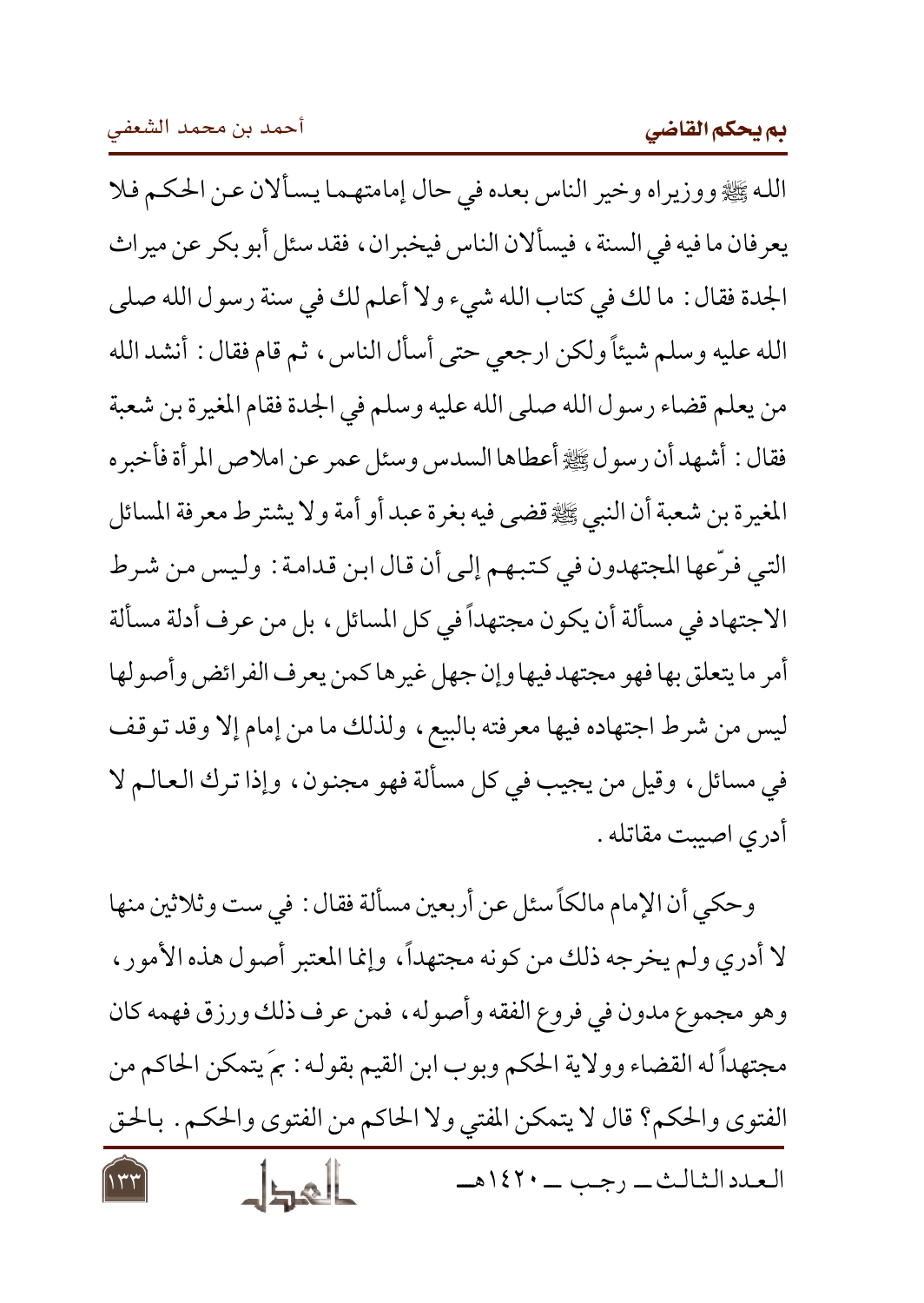إلا بنوعين من الفهم، أحدهما فهم الواقع والفقه فيه، واستنباط علم حقيقة ما وقع بالقرائن والأمارات والعلامات حتى يحيط به علماً، والنوع الثاني فهم الواجب في الواقع، وهو فهم حكم الله الذي حكم في كتابه أو على لسان رسوله لهذا الواقع، ثم يطبق أحدهما على الآخر ، فمن بذل جهده واستفرغ وسعه في ذلك لم يعدم أجرين أو أجراً، فالعالم من يتوصل بمعرفة الواقع والتفقه فيه إلى معرفة حكم الله ورسوله، كـما تـوصل شـاهـد يـوسف بـشـق القميص من دبر إلى براءته وصدقه، وكما توصل سليمان عليه السلام بقوله ائتوني بالسكين حتى أشق الولد بينكما إلى معرفة عين الأم، وكما توصل أمير المؤمنين على رضى الله عنه بقوله للمرأة التي حملت كتاب . . لما أنكرته لتخرجن الكتاب أو لنجردنك إلى أن استخرج الكتاب منها، وكما توصل الزبير بن العوام بتعذيب ابن أبي الحقيق بأمر رسول الله ﷺ حتى دلهم على كنز حيى لما ظهر له كذبه في دعوى ذهابه بالاتفاق بقوله المال كثير والعهد قريب من ذلك، وكما توصل النعمان بن بشير بضرب المتهمين بالسرقة إلى ظهور المال المسروق عندهم فإن ظهر وإلا ضرب من اتهمهم كما ضربهم، وأخبر أن هذا حكم رسول الله ﷺ ومن تأمل الشريعة وقضايا الصحابة وجدها طافحة بهذا، ومن سلك غير هذا أضاع على الناس حقوقهم ونسبه إلى الشريعة التي بعث الله بها رسوله ﷺ، وما ذكره ابن القيم جزء من شرحه على كتاب عمر بن الخطاب الموجه إلى أبي موسى وهو كتاب جليل تلقاه العلماء بالقبول وبنوا

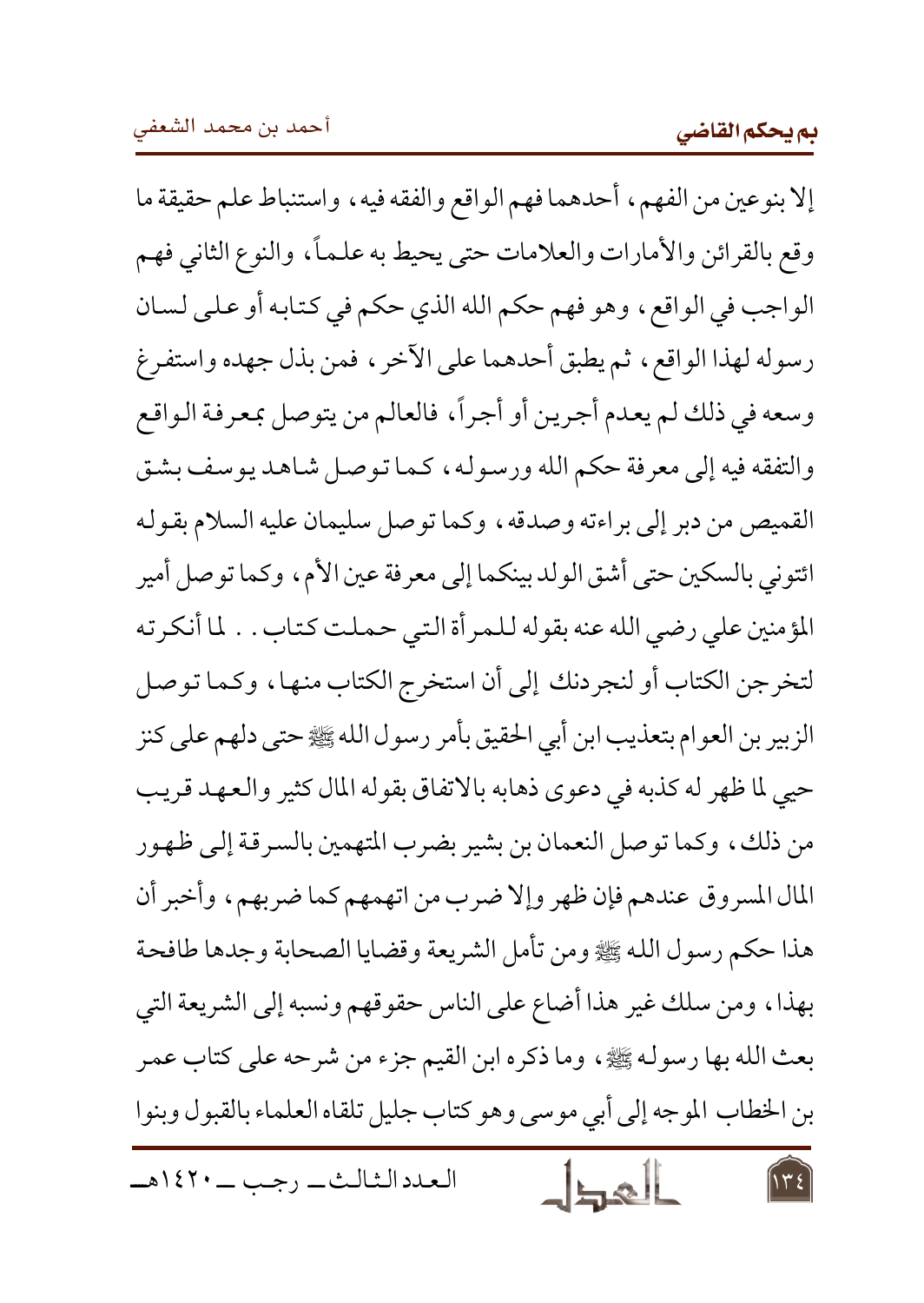عليه أصول الحكم والشهادة، ولا يستغني عنه الحاكم والمفتي ومن المستحسن أن نأتي بنصه لارتباطه بالباب الذي نحن بصدده فإلى النص :

(أما بعد فإن القضاء فريضة محكمة وسنة متبعة فافهم إذا أدلى إليك بأنه لا ينفع تكلم لا نفاذ له وأس الناس في مجلسك وفي وجهك وقضائك حتى لا يطمع شريف في حيفك ولا ييأس ضعيف من عدلك، البينة على المدعى واليمين على من أنكر والصلح جائز بين المسلمين إلا صلحاً أحل حراماً أو حرَّم حلالاً، ومن ادعى حقاً غائباً أو بينه فاضرب له أمداً ينتهي إليه فإن بينه أعطيته بحقه وإن أعجزه ذلك استحللت عليه القضية فإن ذلك هو أبلغ في العذر وأجلى للعمي، ولا يمنعنك قضاء قضيت فيه اليوم فراجعت فيه رأيك فهديت فيه لرشدك أن تراجع فيه الحق فإن الحق قديم لا يبطله شيء ومراجعة الحق خير من التمادي في الباطل، والمسلمون عدول بعضهم على بعض إلا مجربا عليه شهادة زور أو مجلوداً في حد أو ظنينا في ولاء أو قرابة فإن الله تعالى تولى من العباد السرائر فستر عليهم الحدود إلا بالبينات والإيمان، ثم الفهم فيما أدلى إليك مما ورد عليك مما ليس في قرآن ولا سنة ، ثم قايس الأمور عند ذلك واعرف الأمثال ثم اعمد فيما ترى إلى أحبها إلى الله وأشبهها بالحق، وإياك والغضب والقلق والضجر والتأذى بالناس والتنكر عند الخصومة أو الخصوم، شك أبوعبيدة فإن القضاء في مواطن الحق مما يوجب الله به الأجر

العدد الشالث \_ , جب \_ ١٤٢٠هـ

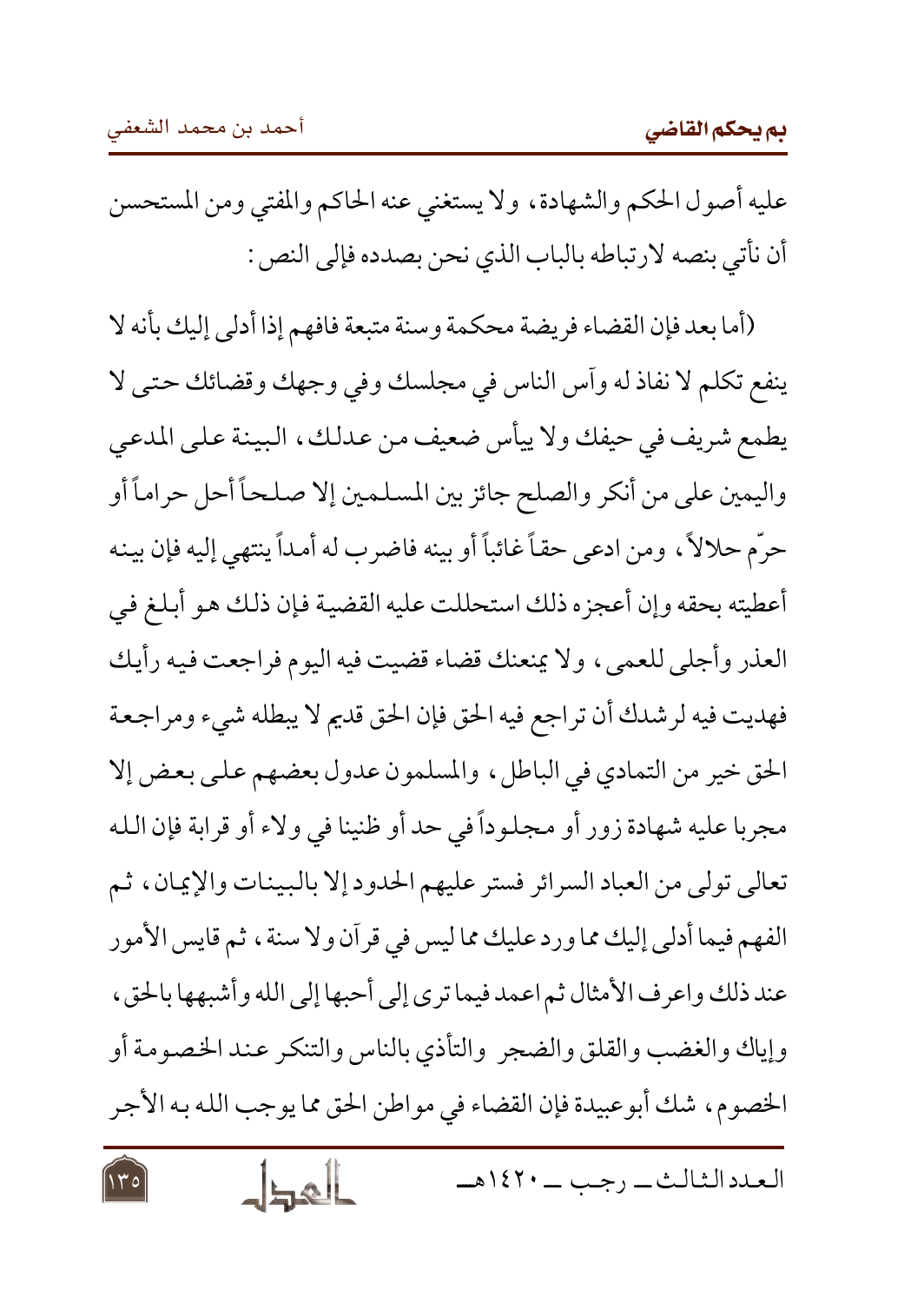ويحسن به الذكر ، ومن خلصت نيته في الحق ولو على نفسه كفاه الله ما بينه وبين الناس، ومن تزين بما ليس في نفسه شانه الله فإن الله تعالى لا يقبل من العباد إلا ما كان خالصاً، فما ظنك بثواب غير الله لعاجل رزقه وخزائن رحمته والسلام عليك ورحمة الله) .

ومن المستحسن أن نعرف الأدلة الشرعية التي أوردناها لتعم الفائدة وهي :

١) الكتاب هو كتاب الله المنزل على رسول الله ﷺ، وهو القرآن المدون بين دفتي المصحف المبدوء بسورة الفاتحة والمختوم بسورة الناس ولا خلاف بين المسلمين في الاحتجاج به ، فهو حجة على أمة محمد ﷺ وأحكامه واجبه الاتباع أياً كان نوعها وهو المصدر الأول للتشريع الإسلامي .

٢) السنة هي المصدر الثاني للتشريع الإسلامي بعد القرآن الكريم، وهي ما أثر عن رسول الله ﷺ من قول أو فعل أو تقرير ، فهي ثلاثة أنواع :

١ ـ السنة القولية وهي أحاديث الرسول التي قالها كقوله صلى الله عليه وسلم : «من لم يدع قول الزور والعمل به فليس لله حاجة في أن يدع طعـامـه وشرابه» .

٢ ـ السنة الفعلية وهي أفعاله صلى الله عليه وسلم كقضائه في الزنا بعد العدد الشالث \_ , جب \_ ١٤٢٠هـ  $\overline{\mathbf{a}}$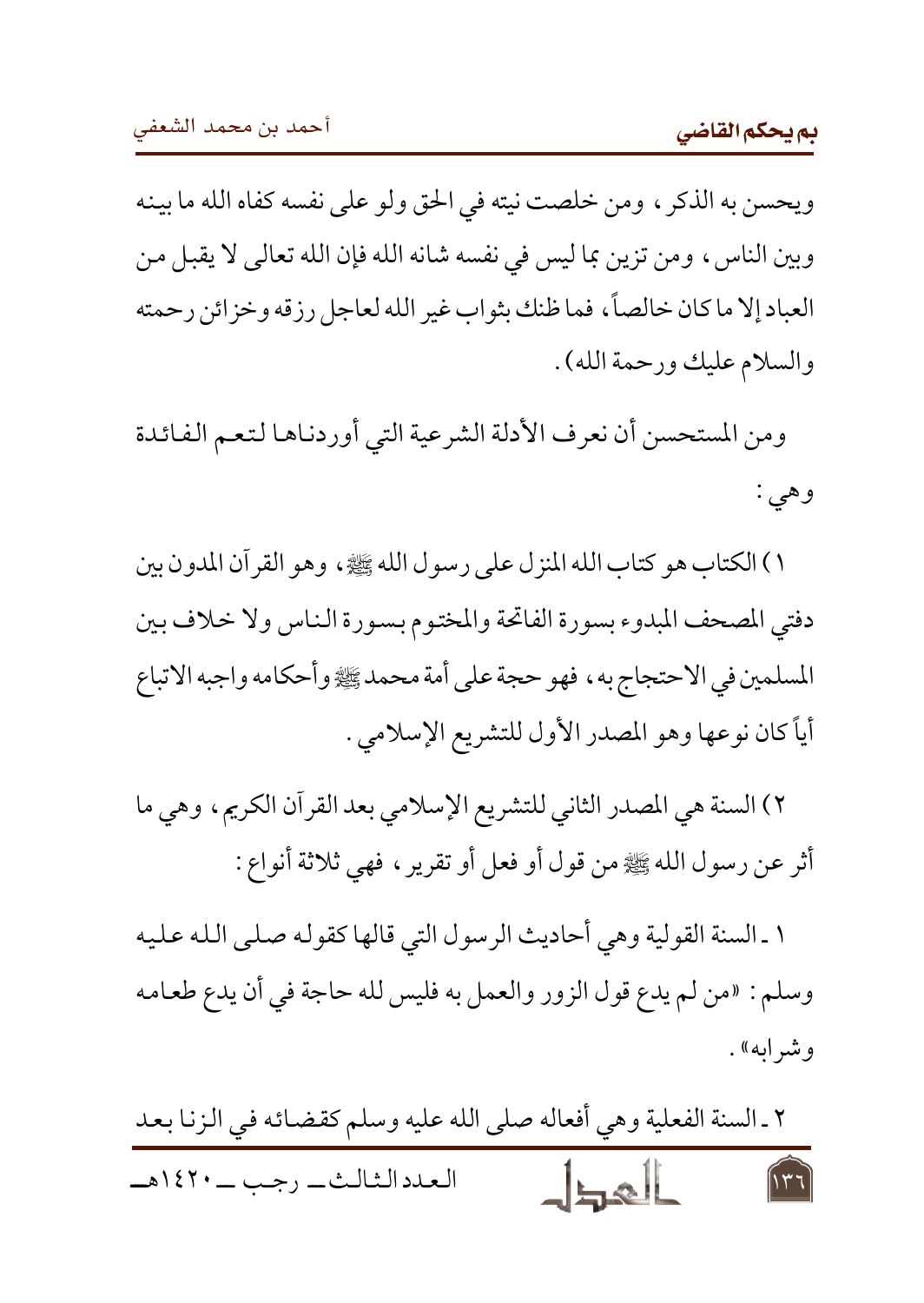بم يحكم القاضى

الإقرار ، وقطعه يد السارق اليمني وقضائه بشاهد ويمين المدعى .

٣ ـ السنة التقريرية وهي ما صدر عن بعض أصحاب الرسول ﷺ من أقوال أو أفعال وأقرها رسول الله ﷺ بسكوته وعدم إنكاره أو بموافقة وإظهار استحسانه فيعتبر عمل الصحابي أو قوله بعد أن أقره كأنه صادر من الرسولﷺ نفسه لحديث معاذ بن جبل حينما بعثه الرسول ﷺ إلى اليمن وقال له بمَ تقضي؟ قال بكتاب الله قال : فإن لم تجد؟ قال بسنة رسول الله ﷺ قال : فإن لم تجد؟ قال اجتهد رأيي ، فأقره الرسول ﷺ على ذلك حيث قال الرسول ﷺ : الحمد لله الذي وفق رسول رسول الله لما يرضي رسول الله ، ولا خلاف بين المسلمين في الاحتجاج بها . .

وتنقسم السنة إلى ثلاثة أقسام :

العدد الشالث \_ , جب \_ ١٤٢٠هـ

أ ـ السنة المتواترة : وهي مارواها عن رسول الله ﷺ جمع يمتنع عادة أن يتواطأ أفراده على الكذب لكثرتهم وأمانتهم، ثم رواها عن الجمع جمع مثله، وعن هذا الجمع جمع أخر حتى وصلت السنة إلينا كالأحاديث الواردة في الصلاة والصوم وغير ذلك من شعائر الدين .

ب ـ السنة المشهورة : وهي ما رواها عن الرسول ﷺ صحابي أو أكثر دون أن يبلغ الرواة حد التواتر ، ثم نقلها من الراوي أو الرواة جمع من جموع التواتر ، وتناقلها عن هذا الجمع جمع أخر حتى وصلت إلينا، ومن هذا القسم ما رواه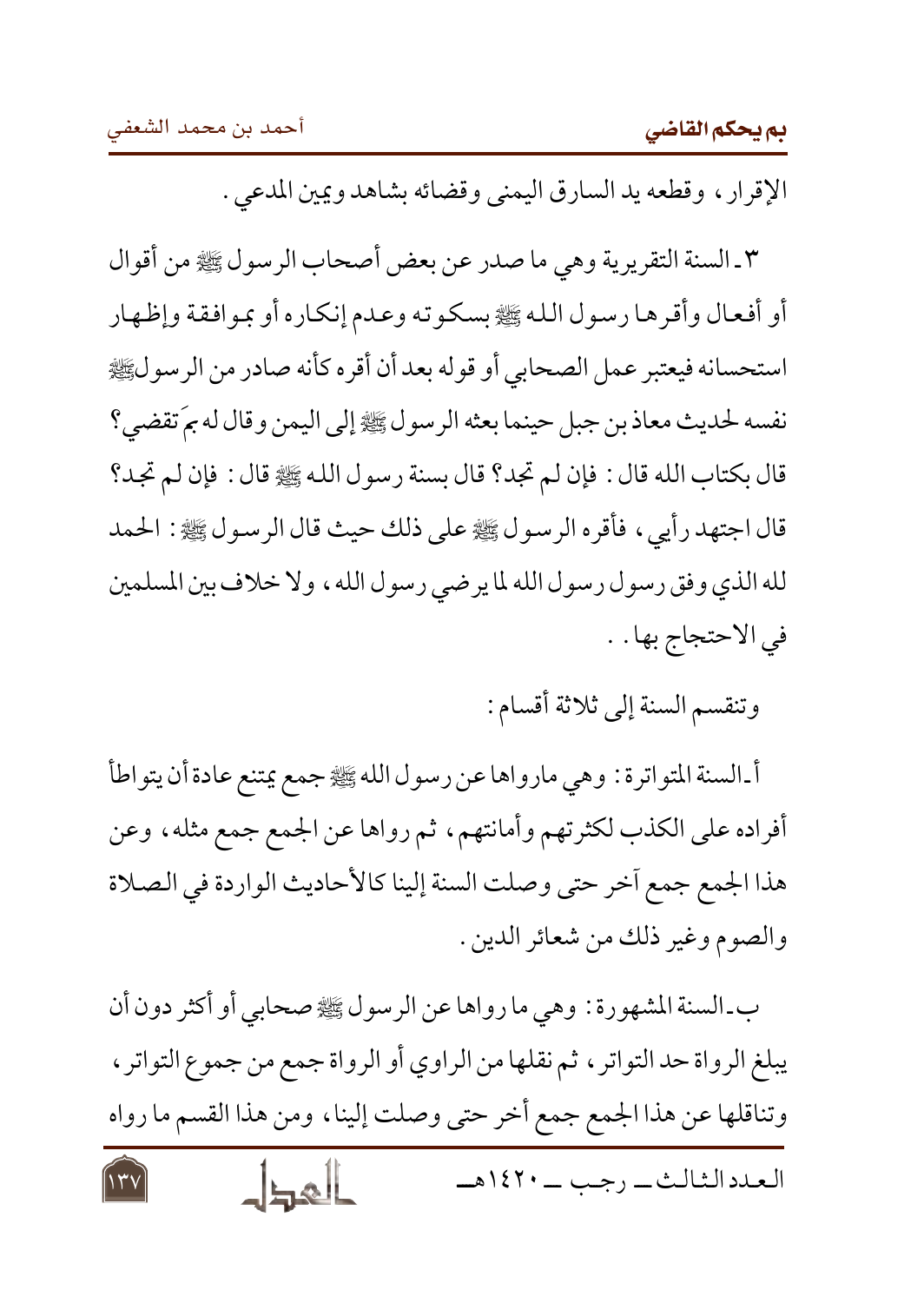۱۳۸

عمر بن الخطاب وابن مسعود وغيرهما من الصحابة .

ج ـ سنة الآحاد : وهي مارواها عن الرسول ﷺ آحاد أو جمع لم يبلغ حد التواتر ، وتناقلها عن هؤلاء أمثالهم من الآحاد أو الجموع التي لا تبلغ حد التواتر حتى وصلت إلينا بسند طبقات الرواة فيه أحاد وجموع لا تبلغ حد التواتر . ومن هذا القسم معظم الأحاديث، والحديث في اللغة ضد القديم والسنة لغة الطريقة حسنة كانت أم سيئة لقوله صلى الله عليه وسلم : (من سن سنة حسنة فله أجرها وأجر من عمل بها إلى يوم القيامة) ، والمعنى الاصطلاحي للحديث والسنة كما تقدم واحد فهما مترادفان لأنهما من مورد واحد .

٣) الاجماع هو اتفاق جميع المجتهدين من الأمة الإسلامية في عصر من العصور بعد وفاة الرسول ﷺ على حكم شرعي سواءأ كانوا مجتمعين أو متفرقين واجب الاحتجاج به والاتباع، ويعتبر دليلاً قطعياً على الحكم ومشروعيته ثابته من كتاب الله وسنة رسول الله ﷺ، قال تعالىي : ﴿ يَا أَيُّهَا الَّذينَ آمَنُوا أَطيعُوا اللَّهَ وَأَطيعُوا الرَّسُولَ وَأُولَى الأَمْرِ منكُمْ﴾ [النساء : ٥٩ ]، والمراد بأولى الأمر في هذه الآية هم الحكام والعلماء معاً، فإذا أجمع العلماء على حكم وجب إتباعه ، وقوله تعالى : ﴿ وَلَوْ رَدُّوهُ إِلَى الرَّسُولِ وَإِلَىٓ أُولٰي الأَمْرِ منْهُمْ لَعَلَمَهُ الَّذينَ يَسْتَنِطُونَهُ منْهُمْ ﴾ [النساء : ٨٣] ، والمقصود بأولي الأمر في هذه الآية العلماء، أما السنة فجعلت رأي الجماعة صواباً خالصاً بعيداً عن الخطأ،

العدد الشالث \_ , جب \_ ١٤٢٠هـ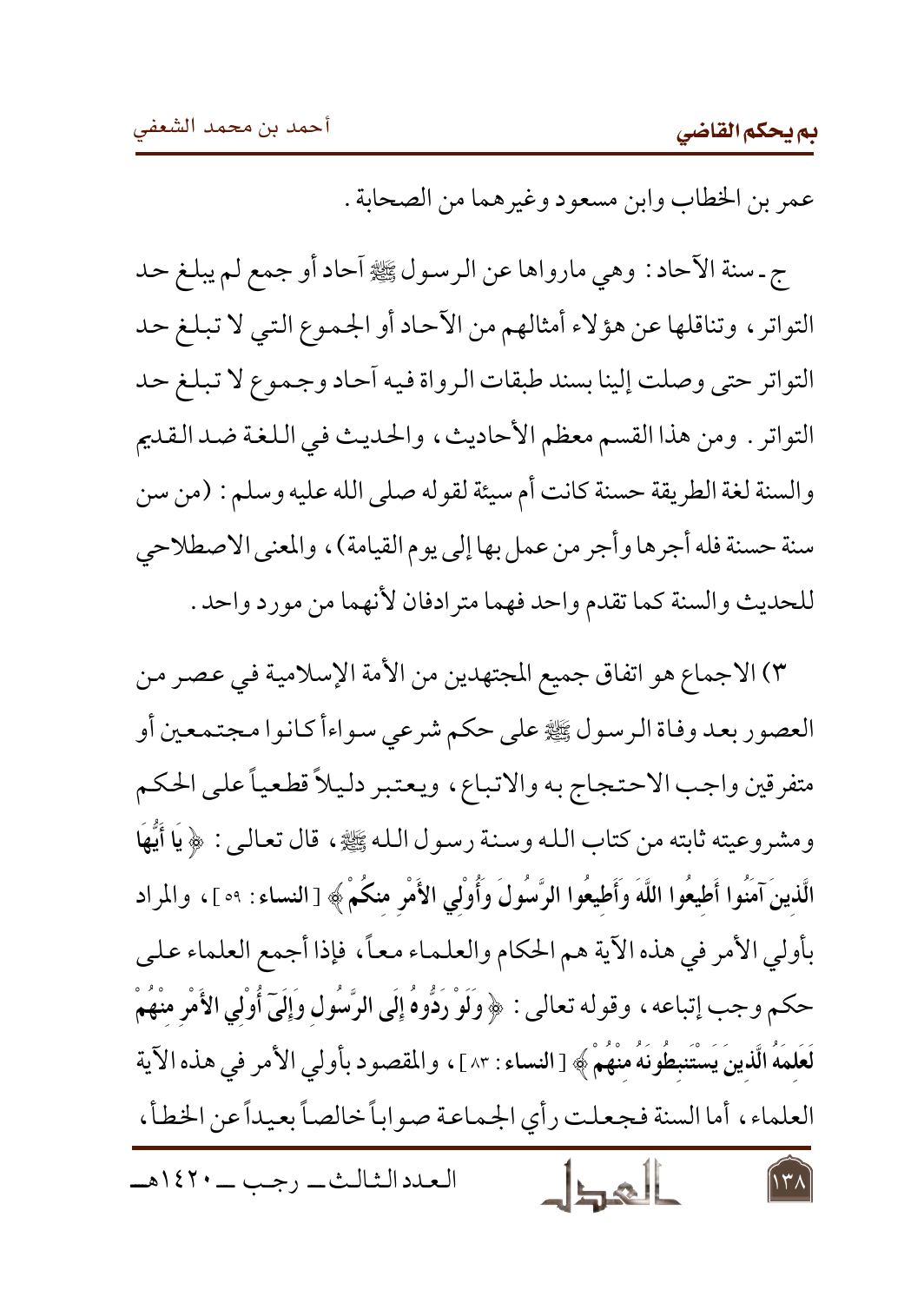بم يحكم القاضى

واعتبرت الرأي المجمع عليه حسناً عند الله لحديث (لاتجتمع أمتى على خطأ) ، وقال : ما رأه المسلمون حسناً فهو عند الله حسن .

٤) القياس هو إلحاق ما لا نص فيه بما فيه نص في الحكم الشرعي المنصوص عليه لاشتراكهما في علة هذا الحكم أو بعبارة عن الاستواء بين الفرع والأصل في العلة المستنبطة من حكم الأصل ومثاله النبيذ، كالخمر في التحريم بجامع الإسكار في كل لحديث معاذ المار ذكره عندما قال : اجتهد رأييي، وما روي عن الصحابة اشتوروا في حد شارب الخمر ، فقال على رضي الله عنه : إذا شرب سكر ، وإذا سكر هذي ، وإذا هذي افترى فحده حد المفتري فقاس حد الشارب على حد المفتري ، ولم ينقل من أحد من الصحابة نكير فكان إجماعاً ، وقسمه الأصوليون إلى قسمين: قياس العكس وهو عبارة عن تحصيل نقيض حكم معلوم ما في غيره لافتراقهما في علة الحكم مثال وطء الزوجة على وطء الأجنبية في أن له أجراً على وطء الزوجة كما أن عليه وزراً في وطء الأجنبية ، وهو التحليل في وطء الزوجة والتحريم في وطء الأجنبية ، قياس الطرد وهو عبارة عن الاستواء بين الفرع والأصل في العلة المستنبطة من حكم الأصل، وقد اختلف العلماء في القياس وترجح مذهب القائلين بمشروعية التعبد ىالقياس .

وقال الإمام أحمد : لا يستغني أحد عن القياس ، وقال ابن القيم في أعلام العدد الشالث \_ , جب \_ ١٤٢٠هـ